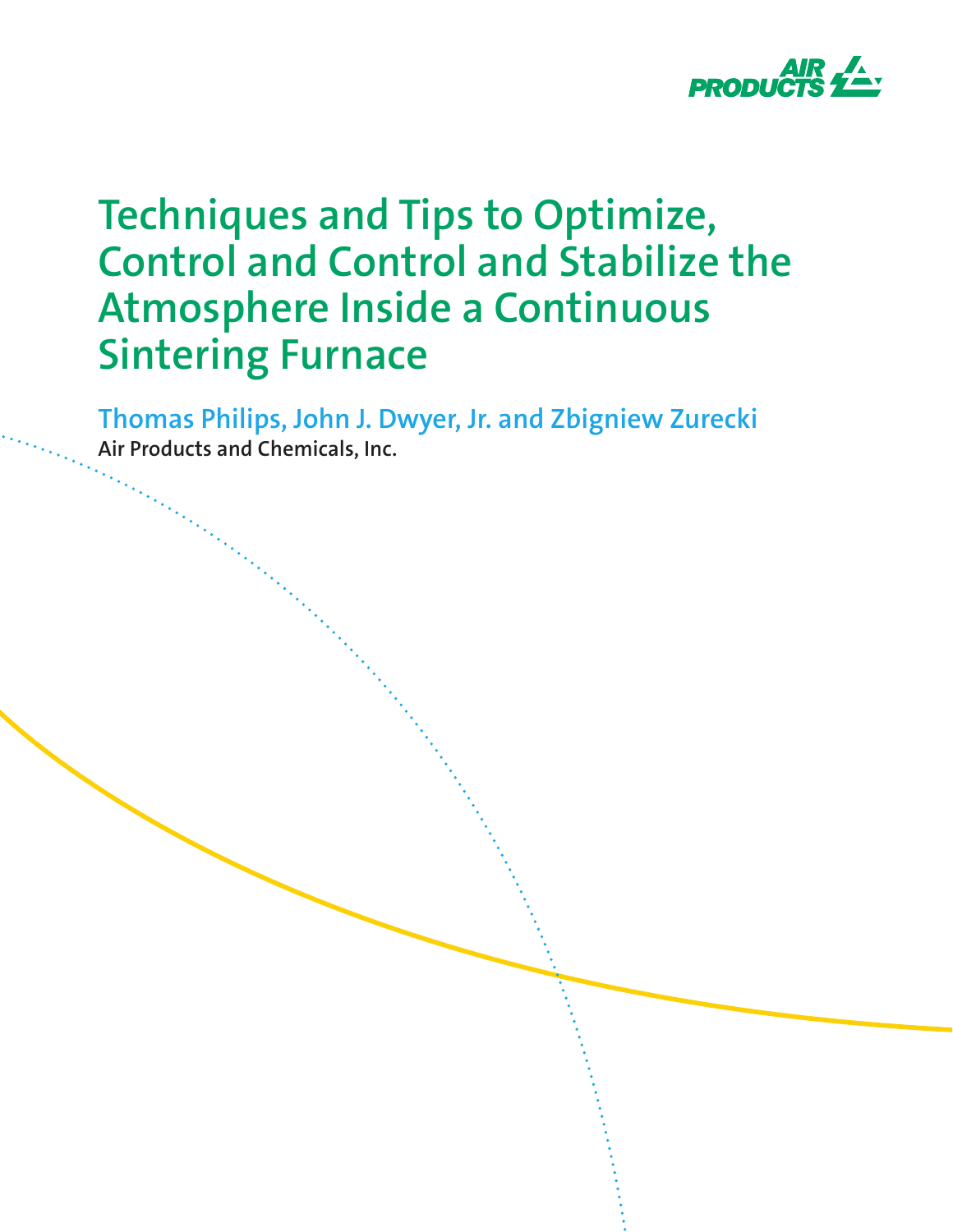## **TECHNIQUES AND TIPS TO OPTIMIZE, CONTROL AND STABILIZE THE ATMOSPHERE INSIDE A CONTINUOUS SINTERING FURNACE**

**Thomas Philips, John J. Dwyer, Jr. and Zbigniew Zurecki Air Products and Chemicals, Inc.** 

#### **ABSTRACT**

The quality of the atmosphere inside a sintering furnace plays a key role in the final properties of the sintered part. Properties such as the hardness, ductility, dimensions, carbon content, microstructure and magnetic properties among others are influenced not only by time and temperature, but also by the composition, flow rate and stability of the atmosphere within the furnace. The different physical zones within the furnace require different degrees of oxidizing or reducing power to develop the optimum properties in the final sintered part. Presented in this paper are practical techniques and technologies developed over the last 30 years of experiences with production sintering furnaces. The concept of distributed atmosphere introduction, combined with the use of directional atmosphere injectors, flame curtains, and gas curtains are used to stabilize and maintain the atmosphere profile within the furnace. Optimum and proven designs for atmosphere injectors, flame curtains, gas curtains and exhaust systems are presented.

#### **INTRODUCTION**

One of the key advantages of the powder metal technology is its ability to manufacture high volumes of near net shape metal components with reproducible and identical metallurgical and physical properties. To get reproducible properties we need to keep constant all of the variables that influence the making of the final P/M part. It is not enough to select and use the right atmosphere composition, but essential to keep the atmosphere profile constant within the sintering furnace. Over the last 30 years, the predominant atmosphere system has changed from endothermic atmospheres to nitrogen based atmospheres<sup>10</sup>. There is a greater understanding of the role of the atmosphere in general and more specifically its role and function in each section of the sintering furnace. In very basic terms the furnace can be considered to be made of three separate physical zones, each zone performing a different function and requiring a different atmosphere composition. There have been several papers  $1, 2, 9, 10$  published that discuss in detail the selection and the benefits of using a nitrogen based atmosphere systems. These systems can be custom tailored to meet specific requirements of the material being sintered.

Let us now examine a few techniques that can be used to optimize and stabilize the atmosphere inside the furnace.

- Atmosphere Zoning
- Nitrogen gas curtains / Rotatable Gas injectors
- Fiber curtains
- Flame curtains
- Interactive Atmosphere Control
- Exhaust Hood designs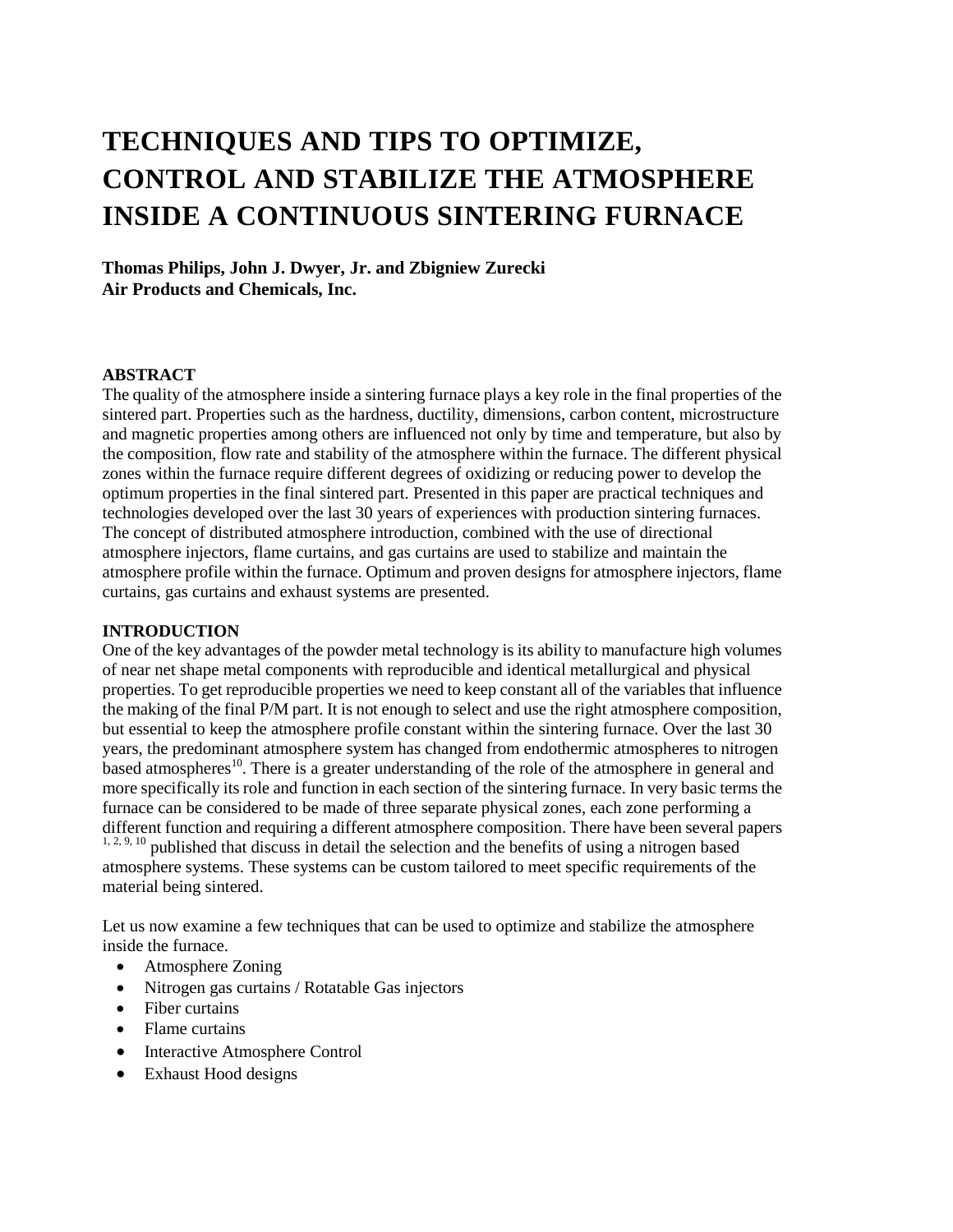#### **ATMOSPHERE ZONING**

The concept of atmosphere zoning<sup>2</sup> was developed in the early 80's when the nitrogen based atmosphere system was developed. The primary function of the pre-heat zone is to eliminate all of the lubricant that is added to the powder blend. The de-lubrication step<sup>4, 6</sup> requires an oxidizing atmosphere to oxidize the hydrocarbon lubricant vapors so that no solid carbon residue is left behind to interfere with the sintering process. The hydrogen to moisture ratio determines the oxidizing or reducing potential and in the high heat zone this ratio needs to be maintained as high as possible at the lowest costs. The oxidation/reduction potential also determines the rate at which the surface oxides of the powder particles are reduced, which in turn directly influences the sintering or bonding between the particles.

This reducing effect is additionally, a function of the alloy system being sintered and any variation in the oxidizing-reducing potential of the zoned atmosphere will manifest itself in the final sintered properties. In the cooling zones the primary atmosphere function is to prevent oxidation and maximize cooling rates. Generally, nitrogen by itself does an effective job of keeping oxygen out of the furnace. However it has been shown that the cooling rate can be further enhanced by increasing hydrogen content of the atmosphere and by providing a forced circulation of the atmosphere.

Atmosphere zoning is made possible by the availability of atmosphere components, nitrogen and hydrogen as individual streams of gases and mixing them in the desired ratios as dictated by the metallurgical requirements of each furnace zone. For most continuous belt furnaces an ideal atmosphere distribution consists of 20% wet or dry nitrogen introduced into the pre-heat zone, 60% nitrogen + hydrogen into the hot zone and 20% dry nitrogen into the cooling zone. This type of zoned atmosphere helps to minimize the total gas flow rates required and concentrate the hydrogen where it is most needed. A simplified schematic of such a system is shown in figure 1.



Figure 1. A typical zoned nitrogen/hydrogen atmosphere system.

#### **NITROGEN GAS CURTAINS**

Ambient air containing 20.9 vol% oxygen may enter the ends of an open-ended, continuous belt furnace when the furnace atmosphere is insufficiently controlled. A positive pressure of the atmosphere in the furnace should be assured to force the gas outflow through the ends at a velocity determined by the ratio of the flow to the cross sectional area of the door opening. For a given belt width and door opening height, the exit velocity increases with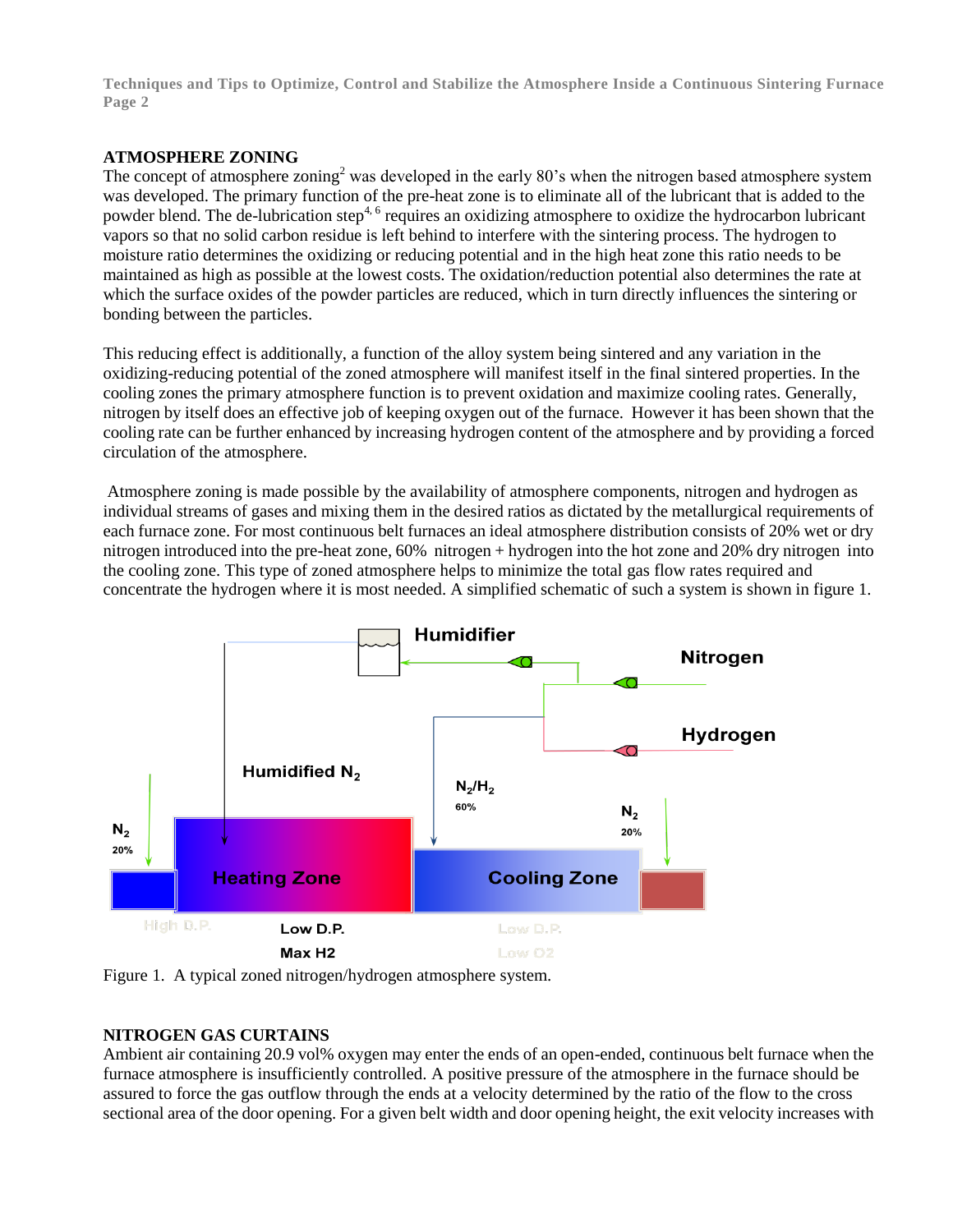increasing flow rate. It would seem logical to assume that higher the velocity, the better it would be at blocking the ingress of air. This is not necessarily however. Computational fluid dynamics studies<sup>3</sup> and production experience has shown that beyond a certain optimum velocity, the ingress of air is aggravated by the formation of vortices that entrain the oxygen molecules into the furnace, primarily at the belt level. Therefore, increasing the total flow beyond the optimum value may increase rather than decrease the oxygen contamination in the furnace. Over the years of experience with nitrogen based atmospheres, an empirical rule of thumb has emerged indicating that the total flow rate ranging from 75 to 100 scfh of per inch of belt width is sufficient to keep the oxygen levels in the furnace within acceptable limits for door openings not exceeding 3 inches.

It has been demonstrated that using a nitrogen gas curtain at the ends of the furnace may further reduce the infiltration of air. A properly designed gas curtain that produces a transverse laminar flow across the width of the furnace will act as a physical barrier to the air ingress, while allowing the parts to pass through without interference. One such design incorporates a rotatable nitrogen discharging feature to enable preferential flow directionality. The directional flow capability also helps to direct most of the atmosphere towards the front end. Figure 2 shows a schematic of such a rotational gas injector. To ensure that the flow of gases is uniform across the width of the injector, the total area of all the distribution holes should be less than half the area of the cross section (I.D) of the main injector tube. It is also desirable to have two rows of holes with an included angle of about  $30^0$ . It has been shown that a similar design is beneficial for the introduction of the main dry N2+H2 atmosphere in the slow cool section. The centerline of the holes should be pointed towards the front (loading) end of the furnace to facilitate the flow of the atmosphere towards the front. A welded pin on the tube section outside the furnace can be used to indicate the orientation of the holes. A heavy walled ceramic, stainless steel or inconel tube may be used to minimize thermal distortion and sagging of the tube.



Figure 2. A design of a rotatable gas injection tube

#### **FIBER CURTAINS**

A physical curtain made from a fiber like cordage will act as a barrier to the air  $(O_2)$  when installed at the exit end. Curtain materials include fiber glass, Refrasil® and Siltemp®. Curtains made up of multiple rows of thin strands in a mop-like fashion help reduce heat loss and minimize oxygen infiltration, and allow the parts to exit the furnace freely. The advantage of using flexible curtains is that the fibers tightly hug the processed parts and do not create a visible opening such as in the case of traditional tape curtain materials. A fiber curtain at the exit end also provides a physical barrier to gases escaping from the exit end and promotes the desired atmosphere flow towards the front end. Typically 80% of the gases should flow counter to the travel direction of the P/M parts. This helps to maximize the interaction of the reducing atmosphere with the part and enhance the forward sweeping action of the lubricant vapors in the de-lubing zone and moisture generated by the reduction of oxides in the sintering zone. The forward flow of atmosphere is essential to minimizing the problems of sooting, decarburization and oxidation. A detailed paper on trouble shooting techniques has been previously published  $^{\overline{4}, 8}$ .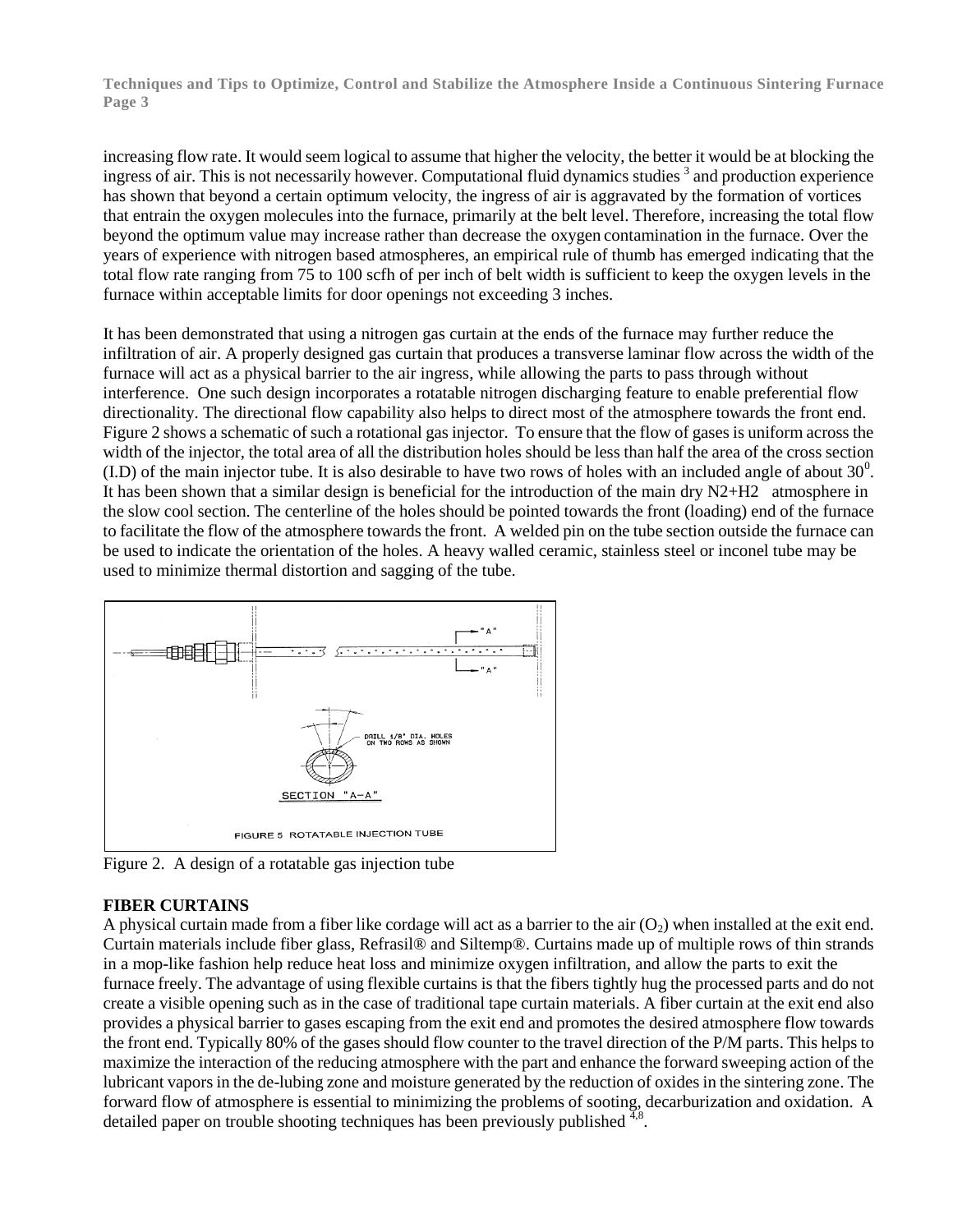Figure 3 below shows a steel plate exiting a roller hearth annealing furnace. It is important to ensure that the curtain extends all the way down to the part conveyor's level. A design variation is to lower the height of the curtain by using a screw down mechanism to ensure the curtain continues to touch the belt as the bottom edges gets worn out.



Figure3. A fiber cordage curtain at the exit end of furnace.

The further industrial improvement involves installation of a second set of curtains, further into the cooling section and introduction of an additional inlet of nitrogen gas between the two curtains. This double curtain design creates buffer zone increasing operational safety and thermo-chemical stabilization of the atmosphere in the entire furnace.

#### **FLAME CURTAINS**

It is not practical to install a physical fiber curtain at the front end of the furnace because of the high temperatures produced by burning of the hydrogen and lubricant vapors. A flame curtain is used instead which has been proven to effectively limit the ingress of air from the front end.

It is common practice to install a pipe with holes, below the belt to produce a lazy natural gas flame curtain coming up from below the belt. Such a flame curtain is not very efficient because as the part travels over the flame, it blocks the flame front and allows air to enter the furnace. A more effective design is to attach the flame curtain to the bottom of the door and let the flame shoot down to create a vertical plane that covers the full cross section of the front end. Additionally, using a ribbon burner design and compressed air will produce a stronger sheet of flame that can extend over several inches to the belt level. This will create a more effective barrier to the air ingress. A simple design consists of a slotted tube with several rows of corrugated ribbons as shown in figure 4. Several commercial versions are available with varying BTU capacities.



Figure 4. A ribbon burner and a traditional flame curtain.

The flame curtain also helps to burn the lubricant vapors as they exit the furnace and adds to the pre-heating of the P/M part which helps in the de-lubrication process. The flame front also acts as an important indicator of the atmosphere pressure and stability within the furnace. A flame front that blows out slightly indicates the desired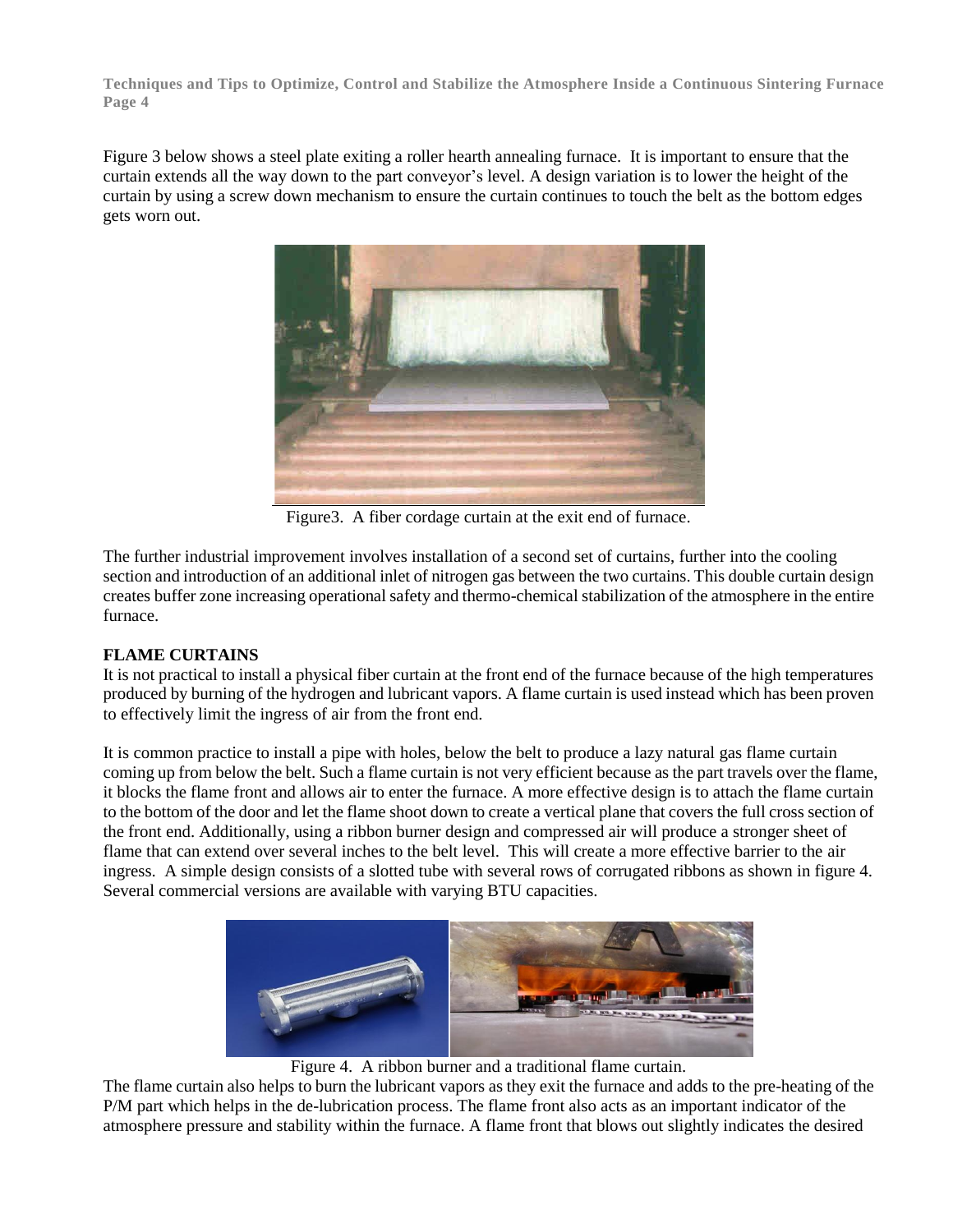positive pressure within the furnace. A flame front that recedes into the furnace as shown in Figure 5 indicates insufficient total atmosphere flow and can lead to a condition known as frosted surfaces on the P/ M part. If the flame front fluctuates, then we have an unstable atmosphere which can result in non-uniform properties of the processed P/M parts.



Figure 5. A flame front that is receding into the furnace.

#### **INTERACTIVE ATMOSPHERE CONTROL**

The incoming composition and flow rates of hydrogen and nitrogen into a sintering furnace are relatively stable assuming proper regulators and flow meters are used. The composition inside the furnace however can change significantly due factors such as furnace integrity and muffle leaks, external room pressure changes, part geometry , door openings, lubricant decomposition and impurities in the powder compact. The reducing or oxidizing potential of the atmosphere inside a furnace is a function of temperature and the ratio of partial pressure of moisture to partial pressure of hydrogen present in the atmosphere.

The oxidation of iron and in general of any metal by the moisture forming in the atmosphere as a result of air ingress and  $O_2$ -H<sub>2</sub> reaction can be represented by the following reactions:

| $3 \text{ Fe} + 4 \text{ H}_2\text{O} \rightarrow \text{Fe}_3\text{O}_4 + 4 \text{ H}_2$  | (1) |
|-------------------------------------------------------------------------------------------|-----|
| $Fe + H2O \rightarrow FeO + H2$                                                           | (2) |
| x Me + y H <sub>2</sub> O $\rightarrow$ Me <sub>x</sub> O <sub>y</sub> + y H <sub>2</sub> | (3) |
| where Me represents a metallic element.                                                   |     |

These reactions are reversible and the direction is determined by the ratio of partial pressure of hydrogen to the partial pressure of moisture (Kp), as represented by the following expression, assuming that the activities of metal and oxide are unity.

 $Kp = pH<sub>2</sub>/pH<sub>2</sub>$  O

The oxidation/reduction potential determines the rate at which the surface oxides of the powder particles are reduced, which directly influences the sintering or bonding between the particles. The Ellingham diagram provides us the equilibrium conditions between metals and their oxides showing the effects of temperature, dew point/H<sub>2</sub>O content and  $pH_2/pH_2O$  ratios.

It is also well known that any oxygen present in the furnace atmosphere is in equilibrium with hydrogen as per the following reaction:

$$
2 H_2O \leftrightarrow 2 H_2 + O_2 \tag{4}
$$

Since the equilibrium constant (K) value for reaction (4) is known across temperature ranges, a zirconia-based oxygen probe may be used for controlling furnace atmosphere composition. Specifically the probe enables measurement of constant Kp and the moisture dew point according to the following equation: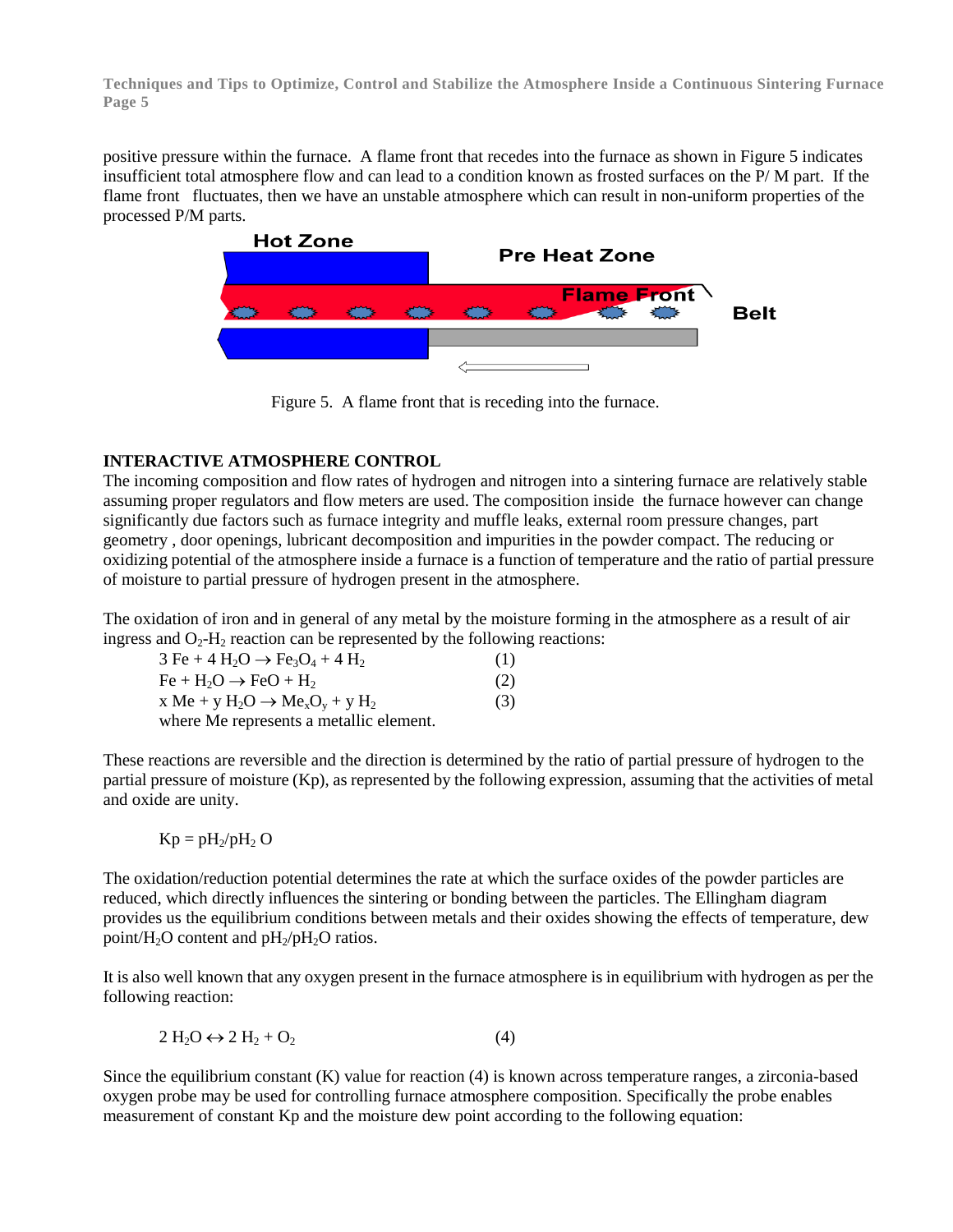$$
K = \frac{p^{2}H_{2} * pO_{2}}{p^{2}H_{2}O}
$$
\n  
\nor\n  
\n
$$
Kp = pH_{2}O/pH_{2 \text{ and }Kp} = (pO_{2}/K)^{1/2}
$$
\n(5)\n  
\n
$$
pH_{2}O = pH_{2} (pO_{2}/K)^{1/2}
$$
\n(6)\n  
\n(7)

The interactive atmosphere control system<sup>7</sup> consists of nitrogen and hydrogen gas flow panel, a dedicated oxygen probe and a PLC-based controller regulating flow rates of nitrogen and hydrogen introduced into a furnace (see Figure 6). The gas flow panel is also equipped with a flow meter to introduce an oxidizing component into certain sections of the furnace for operations that require maintaining a desired level of an oxidizing potential in the atmosphere such as in the pre-heat zone for de-lubrication. The oxygen probe is used to determine or calculate the value of Kp in the atmosphere present inside the furnace. Alternately a dew point monitoring system with a hydrogen analyzer can be used to determine the Kp value, or hydrogen analyzer and oxygen probe can determine the dew point level.

One of the more popular control algorithms involves adjustment of the flow rate of hydrogen and or the oxidizing component based on the measured oxidizing/reducing potential (Kp value) in order to maintain the required reducing or oxidizing potential in the each zone of the sintering furnace.



Figure 6. Schematic of the Advanced Atmosphere Monitoring and Control System.

#### **EXHAUST HOOD DESIGNS**

It is typical for most sintering furnaces to have an exhaust hood and vent piping system at the front or at either ends of the furnace. The function of these exhaust systems is to safely vent the atmosphere that exits the furnace. The exhausts at the front end also acts to extract some of the heat generated at the front end produced by the flame curtain and by products of lubricants that burn at the entrance. In many plants these exhaust hoods are extended down and connected to the furnace to become a continuous part of the furnace. Such a design may, sometimes, be problematic to the stability of the atmosphere because any up draft or down draft will cause a shift in the atmosphere profile within the furnace. It is likely to cause a preferential pull on the atmosphere enabling air infiltration into the furnace at the opposite end. More robust designs separate the hood from the furnace muffle so that some room air also goes up the vent along with the atmosphere. The atmosphere ideally should be such that it creates a slightly positive pressure within the furnace and that it is gently pushed out of the furnace and not pulled out. A separated hood design shown schematically in figure 7 will have a less pulling effect on the atmosphere inside the furnace.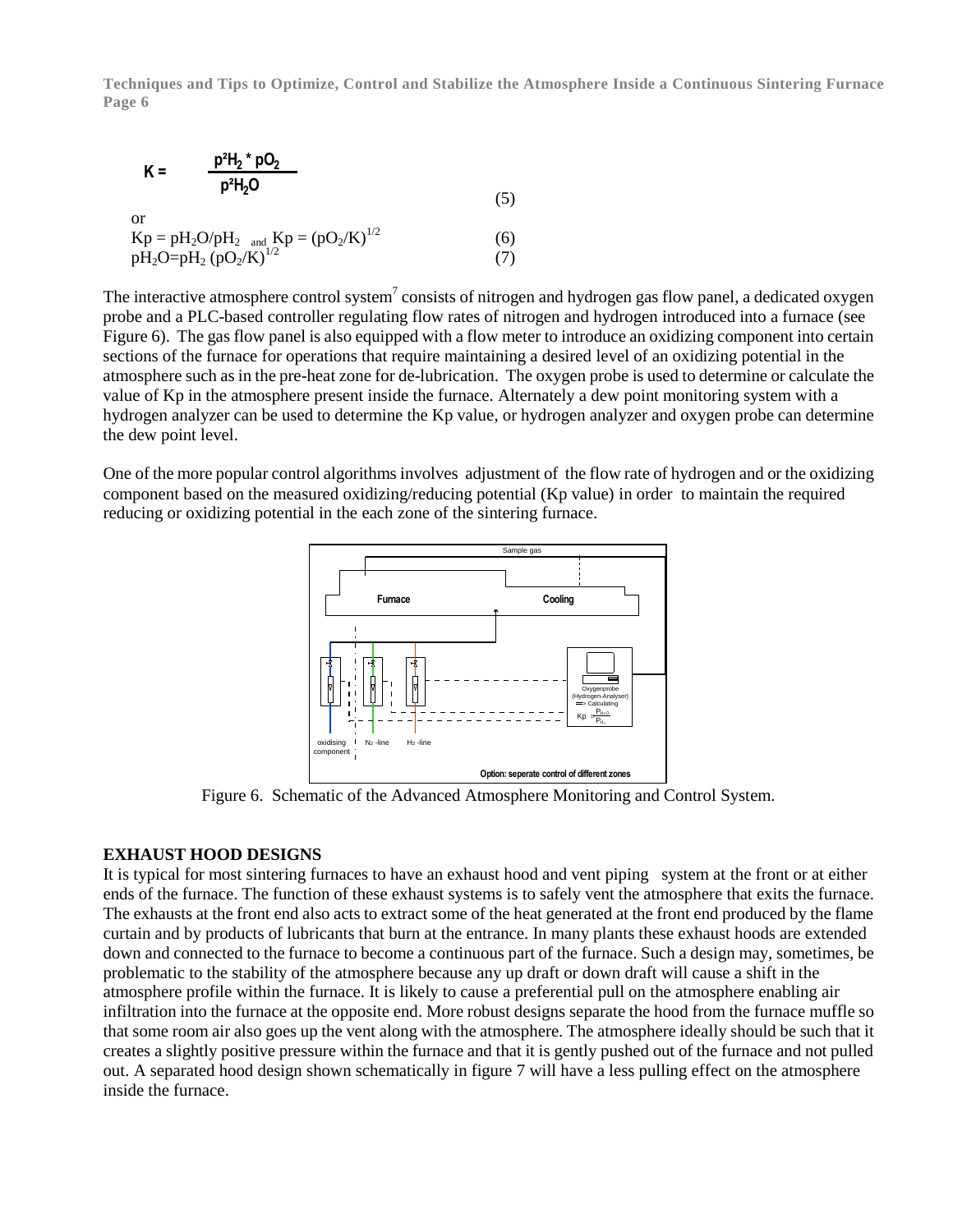

Figure 7. A well designed exhaust hood design.

Another effect to consider is that as the concentration of hydrogen is increased, the heat generated at the front end also increases causing an increase in the up draft of the atmosphere. This causes a negative pressure in the furnace causing an increase in air infiltration at the exit end. This can be compensated by re-balancing the atmosphere flows using the rotatable nitrogen injectors installed at the end of the cooling zones. This effect is represented schematically in figure 8.



Figure 8. Differential pull on the atmosphere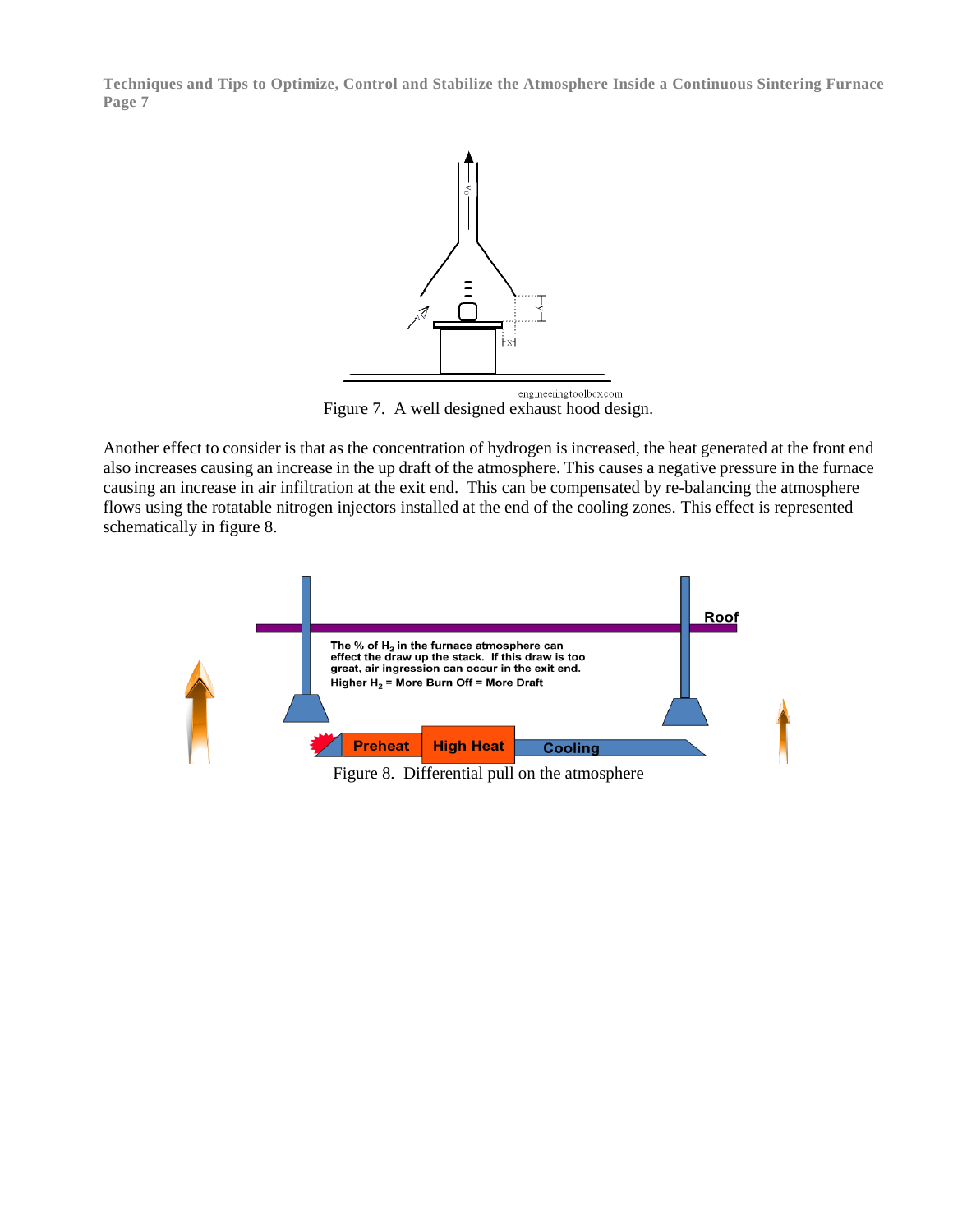#### **ACKNOWLEDGEMENTS**

The authors gratefully acknowledge Dr. Harb Nayar, (Ref 2,5) Guido Plicht (Ref 7) and Donald Bowe (Ref 10) for portions and concepts adapted for this paper.

This paper was first presented at PowderMet 2011 and was published in the conference proceedings.

#### **REFERENCES**

- 1. *Thomas Phillips***,** *Zbigniew Zurecki* **and John** *J. Dwyer Jr.* **"Controlling Properties of Sintered- Steel P/M Components Using Atmosphere"** Advances in Powder Metallurgy and Particulate Materials 2006, published by Metal Powder Industries Federation, Princeton, N.J.
- 2. H.S.Nayar, "The Concept of Furnace Zoning", Presented at the International P/M conf, Florence, Italy June 1982. Associazione Italiana di Metallurgia, Italy
- 3. Tom Philips, Neeraj Saxena, Harb Nayar and Mark Kirschner, "Computer Modeling and design of Sintering furnace atmospheres", Proceedings of the PM2TEC-94 Conference, Vol. 7, pg. 143-152
- 4. Deepak Saha and Diran Apelian, "Optimization of De-Lubrication during Sintering", Proceedings of the 2000 International Conference on Powder Metallurgy and Particulate Materials, New York City, Vol. 5, Page 183 – 190
- 5. Harb, Nayar "Delubrication problems and solutions in the P/M industry", "Advances in Powder Metallurgy (1994), pp. 117–123.
- 6. Dwyer, J., et al. Comparative studies of P/M lubricants under different atmospheres using TGA techniques, in Proceedings of the 1992 Powder Metallurgy World Congress. Part 3 (of 9), Jun 21-26 1992. 1992. San Francisco, CA, USA: Publ by Metal Powder Industries Federation, Princeton, NJ, USA
- 7. Guido Plicht and Diwakar Garg, "Advanced Atmosphere Control System for Improving Annealing of Steel Components "Proceedings of the 5th ASM Heat Treatment and Surface Engineering Conference in Europe Incorporating the 3rd International Conference on Heat Treatment with Atmospheres Published: Nov 2000 Pages: 433-440
- 8. T. Philips, Trouble-Shooting Guide for Sintering Furnace Atmospheres, Int. J. Powder Vol 26 (No.3), 1990, p 245-6250
- 9. H. Nayar, "Nitrogen-Based Atmospheres for Sintering of PM Parts", Heat Treatment '79 Conference Proceedings, 1979, Birmingham, U.K., p. 156.
- 10. D. J. Bowe, K. R. Berger, J. G. Marsden, and D. Garg, "Optimization of Nitrogen/Hydrogen Sintering Atmosphere Composition for Carbon Steel", The International Journal of Powder Metallurgy, 1995, vol. 31, no. 1, p. 29.